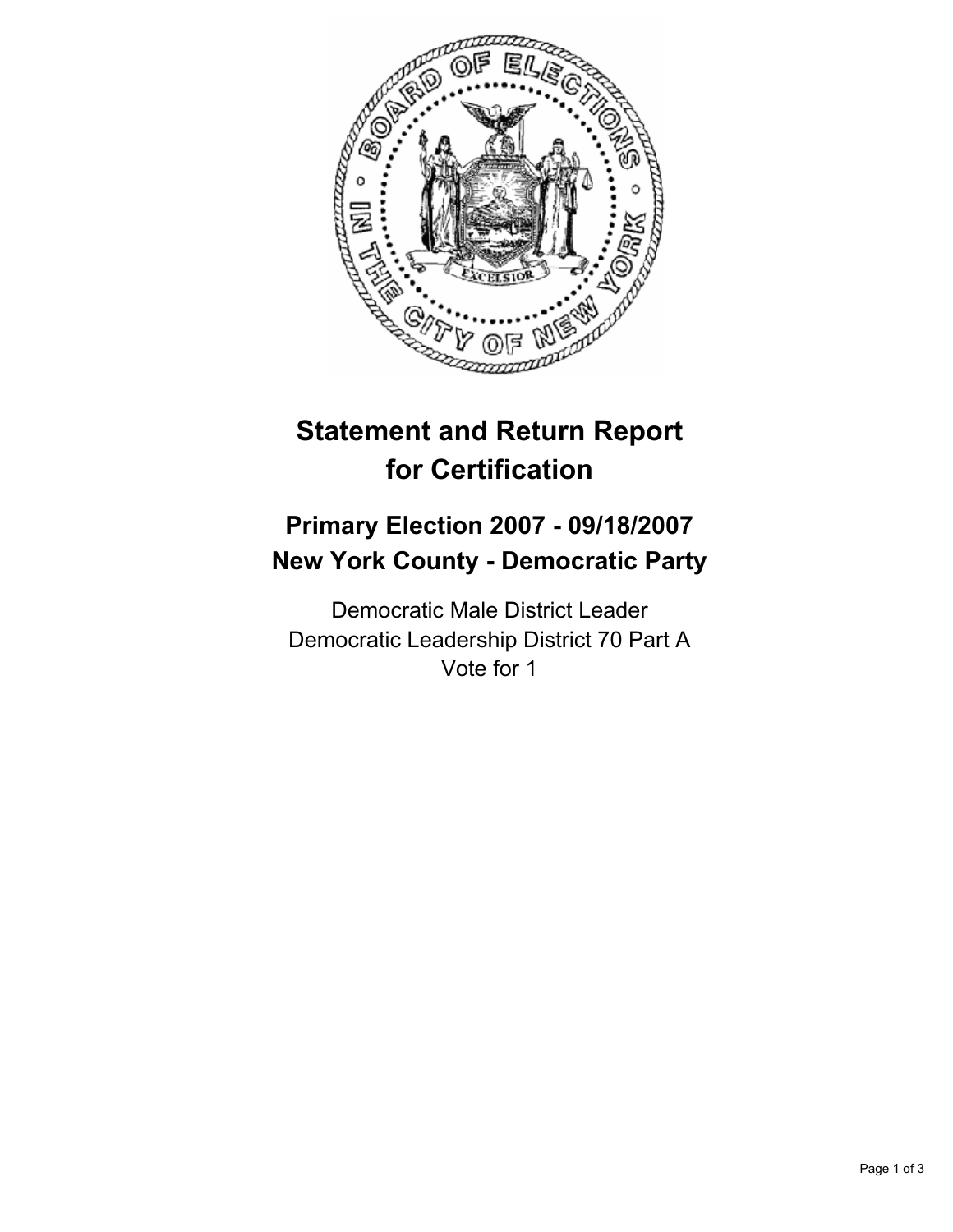

## **Assembly District 70**

| <b>Total Votes</b>        | 457 |
|---------------------------|-----|
| <b>GEOFFREY G JOHNSON</b> | 166 |
| <b>WILLIAM A ALLEN</b>    | 291 |
| AFFIDAVIT                 | w   |
| ABSENTEE/MILITARY         | 11  |
| <b>EMERGENCY</b>          |     |